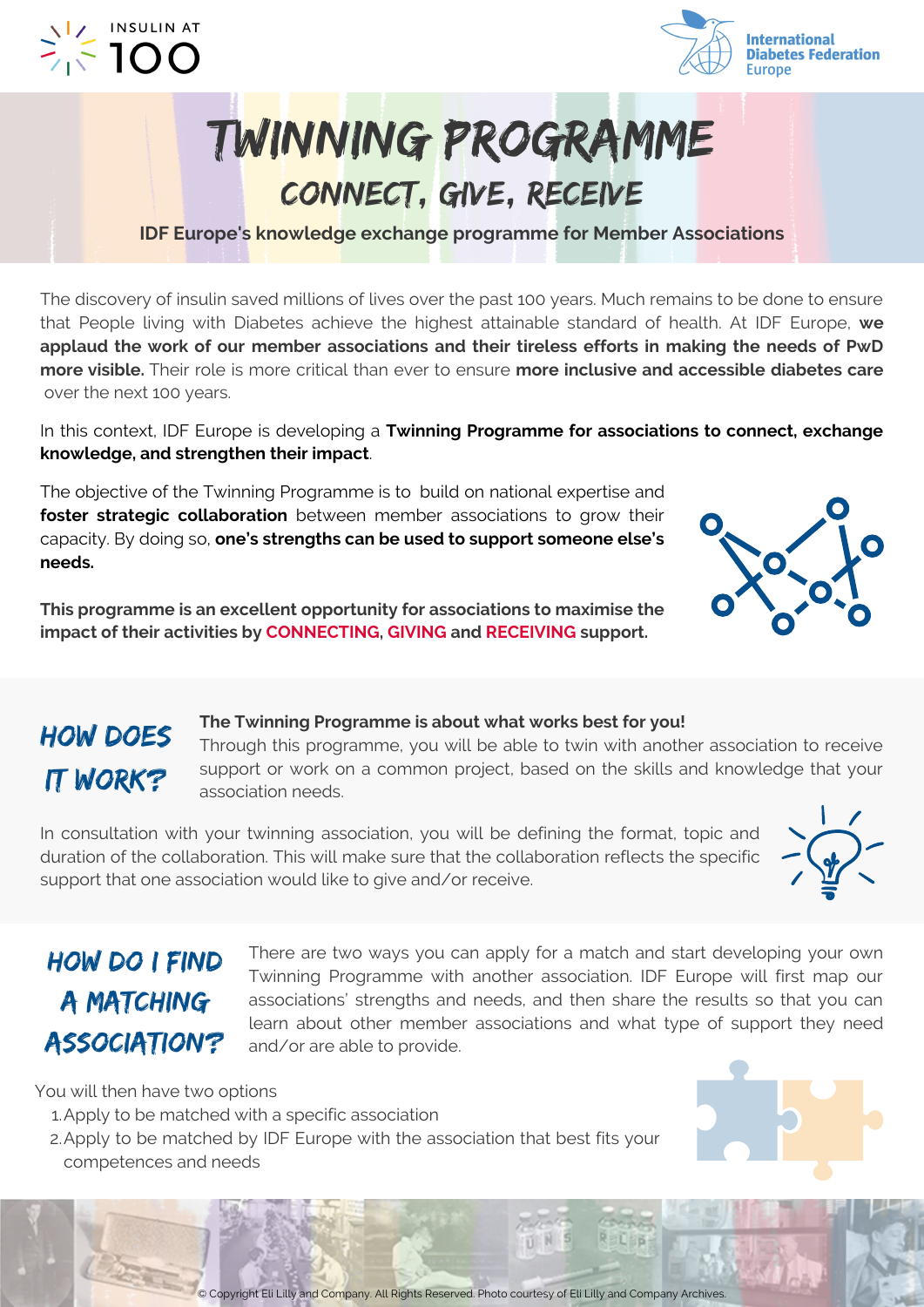



Twinning programme connect, give, receive

We prepared some examples to help you identify some **potential collaboration formats**, and envision what the Twinning Programme could look like for your association:

WHAT DOES TWINNING look like?



the role of idf europe

The role of IDF Europe is to **support and facilitate** the collaboration between all the associations interested in participating in the Twinning Programme. Where required, IDF Europe will facilitate the **matching process** and the **agreements** on content, format, and duration of the collaboration. As required, **financial support** will be provided, as will organisational help.

Participating in this programme is a **unique opportunity** to maximise the impact of your association **in three different ways:**

### why participating?

**CONNECT** 

By connecting with other diabetes associations across Europe, you will help to **strengthen the network of diabetes advocates** and to create closer bonds. A stronger network of diabetes associations is the foundation for delivering **impactful advocacy** and **sharing knowledge**.

You get the opportunity to receive **tailored support** in the specific areas you would like to strengthen. Improving associations' communications, management or fundraising activities often requires expertise and resources. These are not always available and/or accessible. Through the Twinning Programme you will have the opportunity to receive the support you need from another association who already has such **expertise and resources**, and who knows how to deploy them in the field of diabetes.

GIVE

**RECEIVE** 

The Twinning Programme is an opportunity to reflect on your **strengths** and on how use them to **contribute** to the improvement of other associations' activities. By doing this, you are able to **share the potential of your organisation** externally and enhance the impact of diabetes associations across Europe.

U.N.